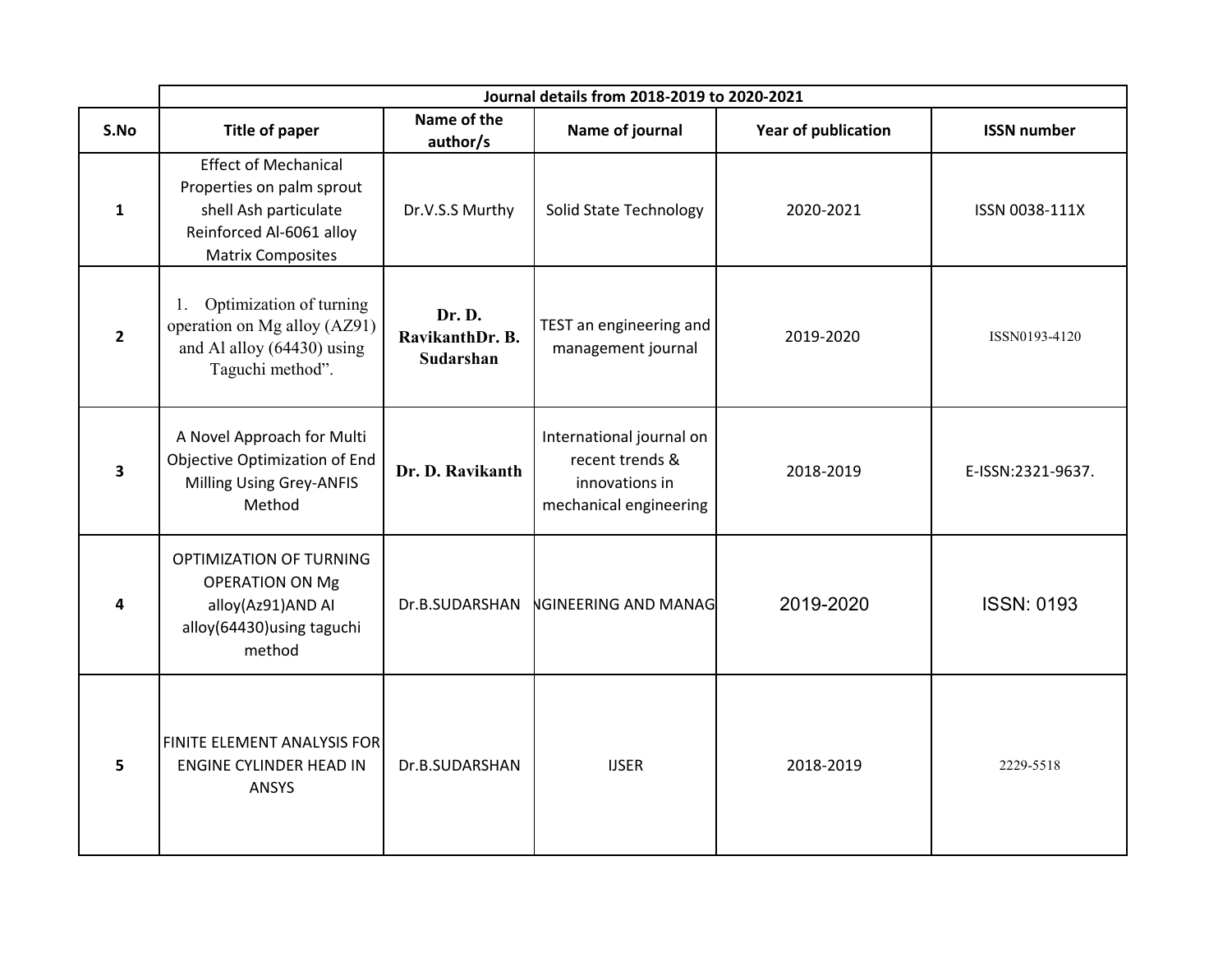| 6              | "Prediction of Wear<br>Characteristics of AA2219-<br>Gr Matrix Composites Using<br>GRNN and Taguchi-Based<br>Approach".                   | A.Saravanakumar    | Arabian Journal for<br>Science and Engineering                                      | 2019-2020 | 2191-4281/<br>2193-567X |
|----------------|-------------------------------------------------------------------------------------------------------------------------------------------|--------------------|-------------------------------------------------------------------------------------|-----------|-------------------------|
| $\overline{7}$ | <b>Effect of Mechanical</b><br>Properties on palm sprout<br>shell Ash particulate<br>Reinforced Al-6061 alloy<br><b>Matrix Composites</b> | Dr.P.Sreenivas     | <b>Solid State Technology</b>                                                       | 2020-2021 | ISSN 0038-111X          |
| 8              | <b>OPTIMIZATION</b><br><b>TECHNIQUES USED IN</b><br><b>IDENTICAL PARALLEL</b><br><b>MACHINE SCHEDULING</b>                                | <b>P.SREENIVAS</b> | <b>INTERNATIONAL JOURNAL OF</b><br>MECHANICAL ENGINEERING<br>AND TECHNOLOGY (IJMET) | 2018-2019 | 2236-6124               |
| 9              | PARALLEL SCHEDULING<br>OF MACHINES AND AGVS<br>IN AN FMS ENVIRONMENT<br><b>USING POPULATION</b><br><b>BASED METAHEURISTIC</b>             | <b>P.SREENIVAS</b> | <b>IJTRD</b>                                                                        | 2018-2019 | 2394-9333               |
| 10             | <b>Effect of Mechanical</b><br>Properties on palm sprout<br>shell Ash particulate<br>Reinforced Al-6061 alloy<br><b>Matrix Composites</b> | S.Vijaya Kumar     | Solid State Technology                                                              | 2020-2021 | ISSN 0038-111X          |
| 11             | DUAL AXIS SOLAR TRACKING<br><b>SYSTEM</b>                                                                                                 | S.VIJAYAKUMAR      | <b>IJR JOURNAL</b>                                                                  | 2019-2020 | 2236 - 6124             |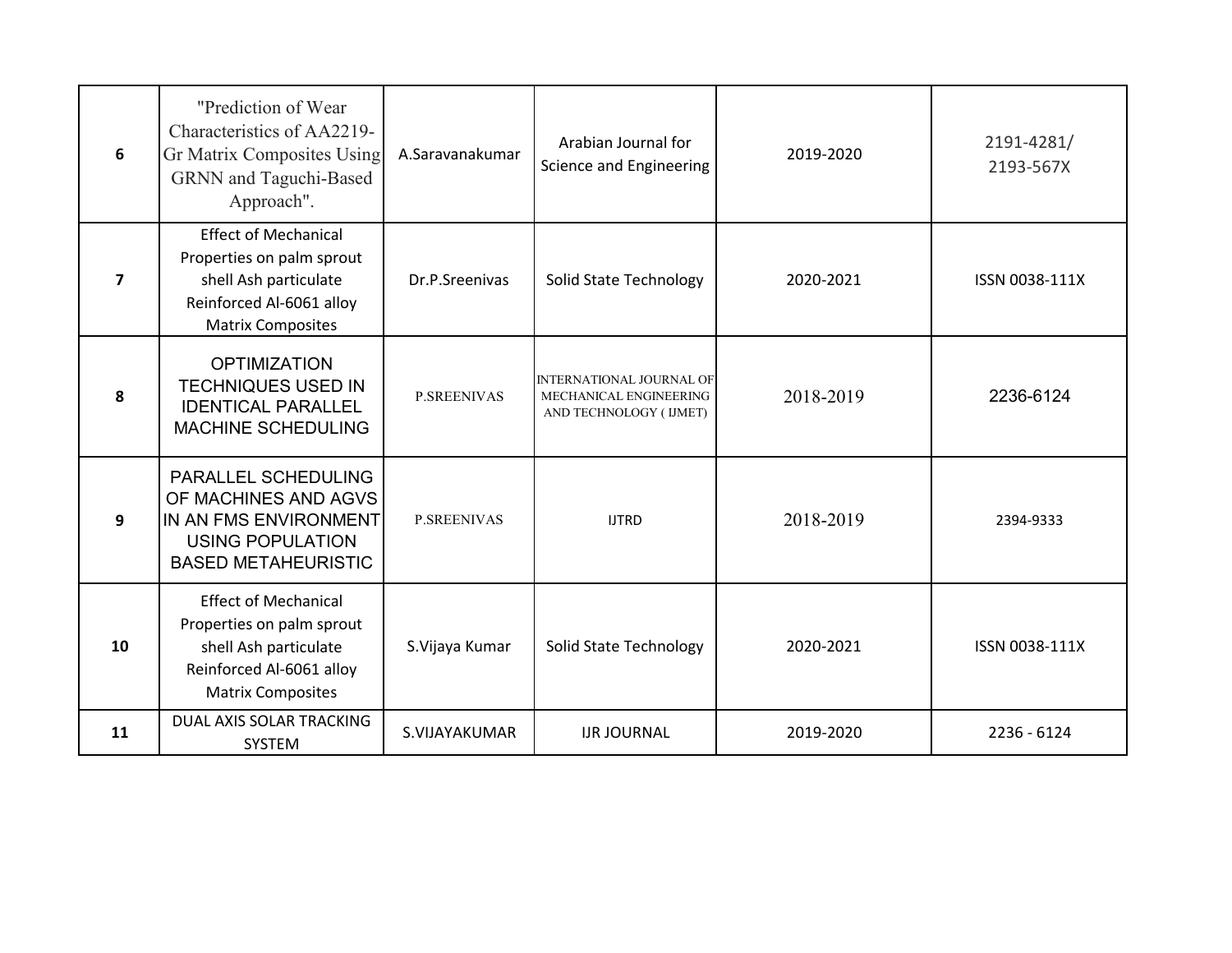| 12 | <b>DESIGN AND ANALYSIS OF</b><br>WAGONWHEEL AND TRACK                                                                                                             | S.VIJAYAKUMAR | <b>IJR JOURNAL</b>                        | 2018-2019 | 2236 - 6124                                                 |
|----|-------------------------------------------------------------------------------------------------------------------------------------------------------------------|---------------|-------------------------------------------|-----------|-------------------------------------------------------------|
| 13 | Experimental Investigation on<br>4-Stroke C.I. Engine with<br>Different Piston Crown<br>Materials using esterified bio-<br>diesel oils as an alternative<br>fuels | A HARIKRISHNA | <b>IJESI</b>                              | 2018-2019 | ISSN (Online): 2319 -<br>6734, ISSN (Print): 2319 -<br>6726 |
| 14 | Investigation of Deep groove<br>ball -bearing vibration<br>behavior & hoe does it affect<br>the bearing life                                                      | J.Suresh babu | <b>TEST Engineering and</b><br>management | 2019-2020 | 0193-4120                                                   |
| 15 | <b>Dual axis Solar Tracking</b><br>systems                                                                                                                        | J.Suresh babu | <b>IJR Journal</b>                        | 2018-2019 | 2236-6124                                                   |
| 16 | Fabrication of Four wheel<br>steering Mechanism                                                                                                                   | j.Suresh babu | <b>IJECEC</b>                             | 2018-2019 | 2533-8945                                                   |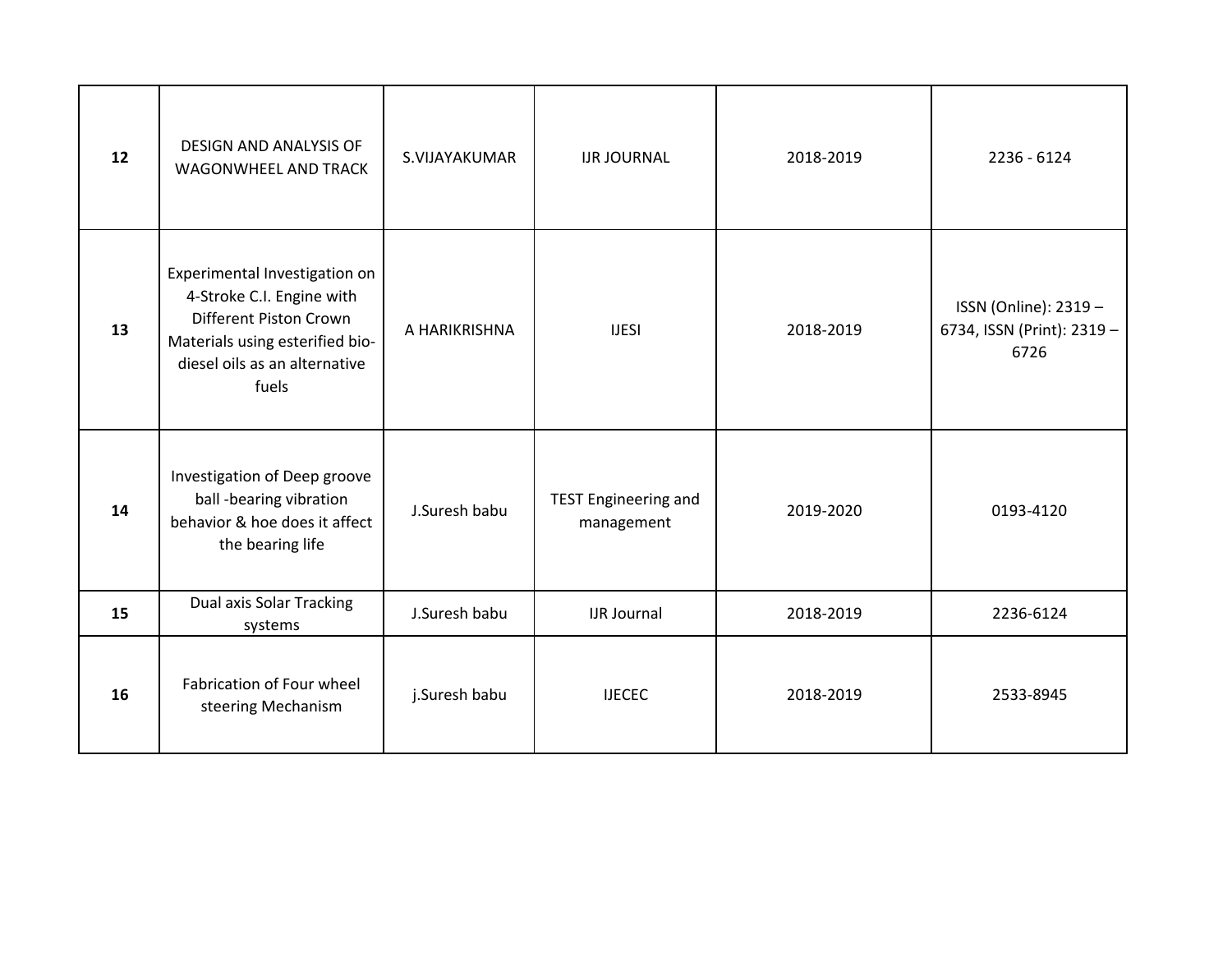| 17 | Experimental Investigation of<br>optimizing En8 and En19 steels KUMAR, P. Sreenivas,<br>using Cryogenic Technique<br>with Ansys Results | <b>U.PRADEEP</b><br>N.Mallikarjuna<br>reddy | <b>IOSR</b>                          | 2018-2019 | 2278-1684       |
|----|-----------------------------------------------------------------------------------------------------------------------------------------|---------------------------------------------|--------------------------------------|-----------|-----------------|
| 18 | <b>Optimization of Turnning</b><br>process parameter by using<br><b>TOUGHCHI METHOD</b>                                                 | S.Mahaboob Khan                             | INTERNATIONAL<br>JOURNAL OF RESERACH | 2018-2019 | 2236-6124       |
| 19 | Power Generation by Knee<br>Strap hints                                                                                                 | S.Mahaboob Khan                             | INTERNATIONAL<br>JOURNAL OF RESERACH | 2018-2019 | 2236-6125       |
| 20 | FEA analysis of crank shaft<br>voor cutting in agriculture<br>ploughing                                                                 | D.merwin Rajesh                             | <b>IJSART</b>                        | 2018-2019 | IJSARTV41824622 |
| 21 | design and analysis of wagon<br>wheel and track                                                                                         | R.Mahesh                                    | INTERNATIONAL<br>JOURNAL OF RESERACH | 2018-2019 | 2236-6124       |
| 22 | dual axis solar traking system                                                                                                          | R.Mahesh                                    | INTERNATIONAL<br>JOURNAL OF RESERACH | 2018-2019 | 2236-6124       |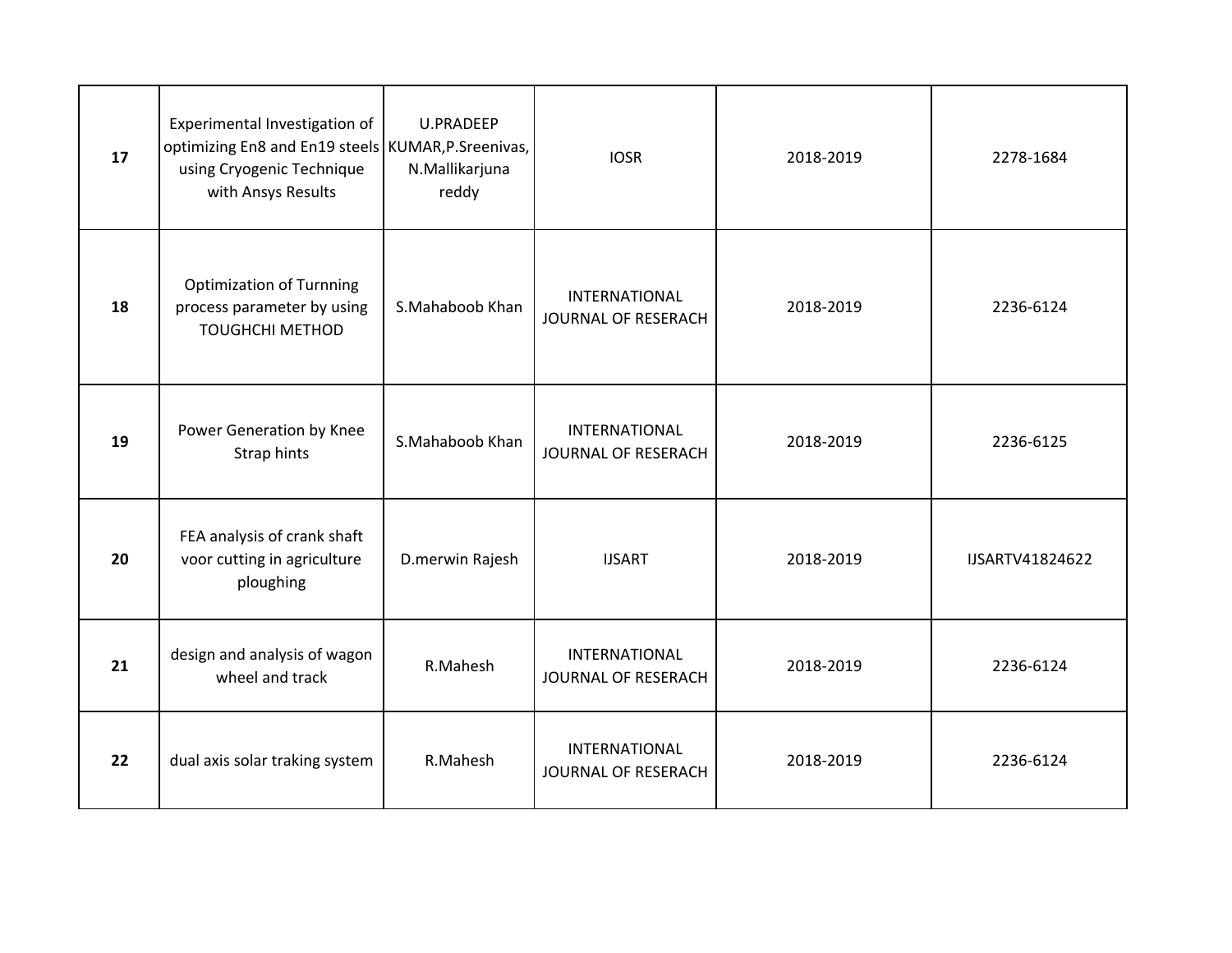| 23 | <b>Stair Climbing Troley</b>                                                                                                                                                 | P. Siva Seshu                    | International Journal of<br><b>Electrical and Computer</b><br>Communication<br><b>Engineering Volume</b><br>No.05, Issue No.02 | 2018-2019 |                 |
|----|------------------------------------------------------------------------------------------------------------------------------------------------------------------------------|----------------------------------|--------------------------------------------------------------------------------------------------------------------------------|-----------|-----------------|
| 24 | Design and analysis of<br>wagon wheel and track                                                                                                                              | S.Vijaya Kumar                   | <b>IJR</b>                                                                                                                     | 2019      | ISSN: 2320-2882 |
| 25 | A TRAJECTORY BASED<br>METHODS FOR PARALLEL<br>SCHEDULING OF AGVS AND<br>MACHINES IN AN FMS<br><b>ENVIRONMENT</b>                                                             | <b>P.SREENIVAS</b>               | <b>IOSR</b>                                                                                                                    | 2019      | 2278-1684       |
| 26 | Design and analysis of<br>wagon wheel and track                                                                                                                              | B.subbarayudu                    | <b>IJR</b>                                                                                                                     | 2018      | ISSN: 2320-2882 |
| 27 | <b>EXPERIMENTAL</b><br><b>INVESTIGATION OF</b><br><b>OPTIMIZING EN8 AND</b><br><b>EN19 STEELS USING</b><br><b>CRYOGENIC</b><br><b>TECHNIQUE WITH</b><br><b>ANSYS RESULTS</b> | <b>U.PRADEEP</b><br><b>KUMAR</b> | <b>IOSR</b>                                                                                                                    | 2018      | 2236-6124       |
| 28 | Fabrication of four wheel<br>steering mechanism                                                                                                                              | J.Suresh Babu                    | International journal of<br>electrical and computer<br>communication<br>engineering                                            | 2018      | 2088-8708       |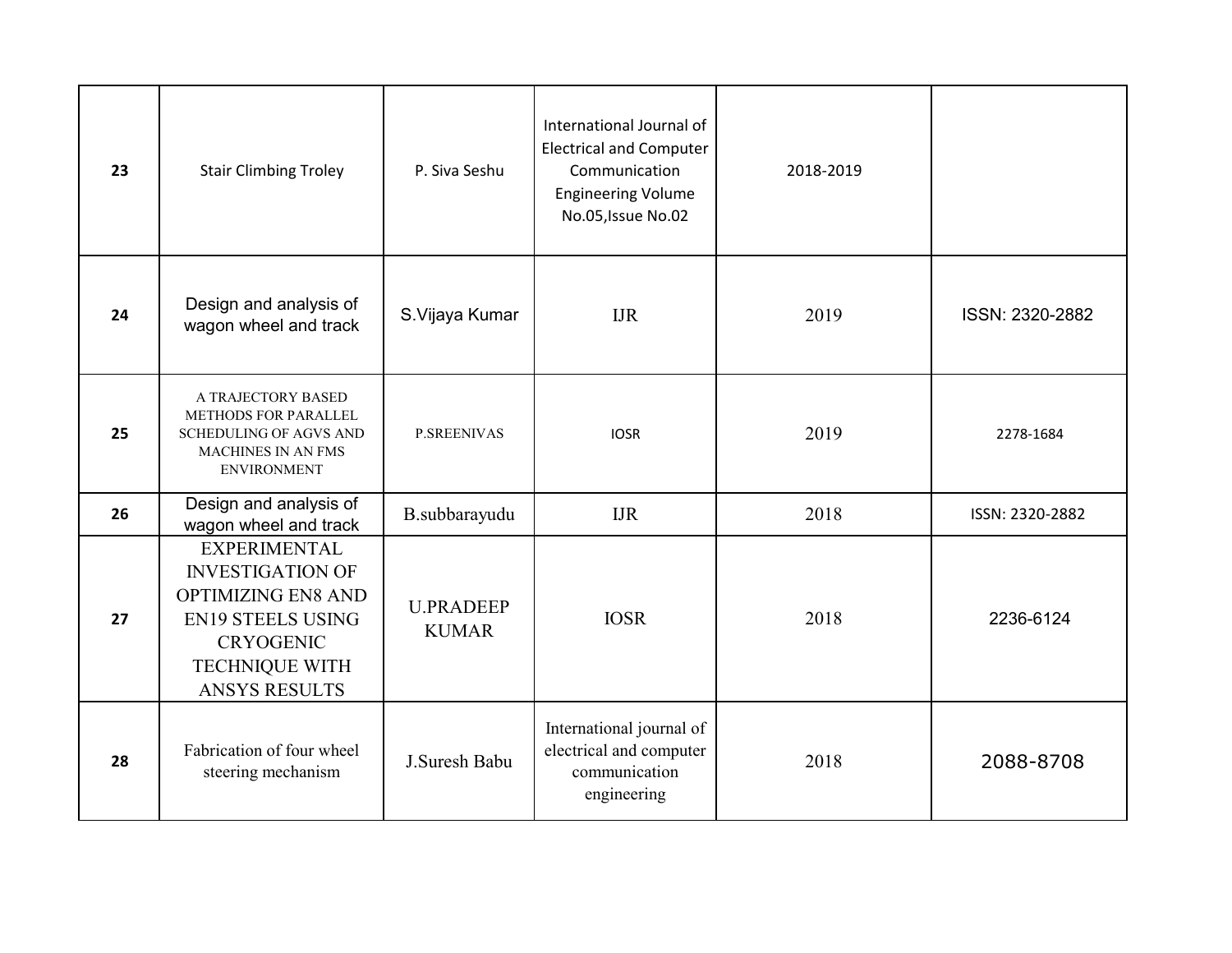| 29 | Optimization of High speed<br>turning parameters of super<br>alloy INCONEL 718 material<br>using taguchi technique           | J.Suresh Babu                 | International journal of<br>creative Research<br>thoughts | 2018 | ISSN: 2523-8945                                         |
|----|------------------------------------------------------------------------------------------------------------------------------|-------------------------------|-----------------------------------------------------------|------|---------------------------------------------------------|
| 30 | An effective and efficient<br>analysis of the thermal<br>barriers in the diesel engine<br>piston.                            | Sri K. SURESH<br><b>KUMAR</b> | IOSR journal of<br>mechanical and civil<br>Engineering,   | 2017 | e-issn-2321, 9637.                                      |
| 31 | Effect of pilot Fuel quality<br>on the performance and<br>emission characteristics of a<br>pre-mixed CNG-diesel dual<br>Fuel | Sri K. SURESH<br><b>KUMAR</b> | IOSR journal of<br>mechanical and civil<br>Engineering,   | 2017 | Oct 2013/vol3/ issue 10<br>4903-4905 ISSN 2277-<br>2685 |
| 32 | <b>MOTION AND FINITE</b><br><b>ELEMENT ANALYSIS OF</b><br><b>FIVE FINGER ROBOT</b><br><b>GRIPPERC</b>                        | DR.K.RAJAGOP<br>AL            | <b>IJSETR</b>                                             | 2017 | 2320-334X                                               |
| 33 | Design and analysis of<br>Ventilated Disc brake                                                                              | B.subbarayudu                 | <b>IOSR-JMCE</b>                                          | 2017 | 2395-1052                                               |
| 34 | FEM ANALSIS ON CRANK SHAT<br><b>VOOR CUTTING</b>                                                                             | <b>D.MERWIN RAJESH</b>        | <b>IJSART</b>                                             | 2017 | 2236-6124                                               |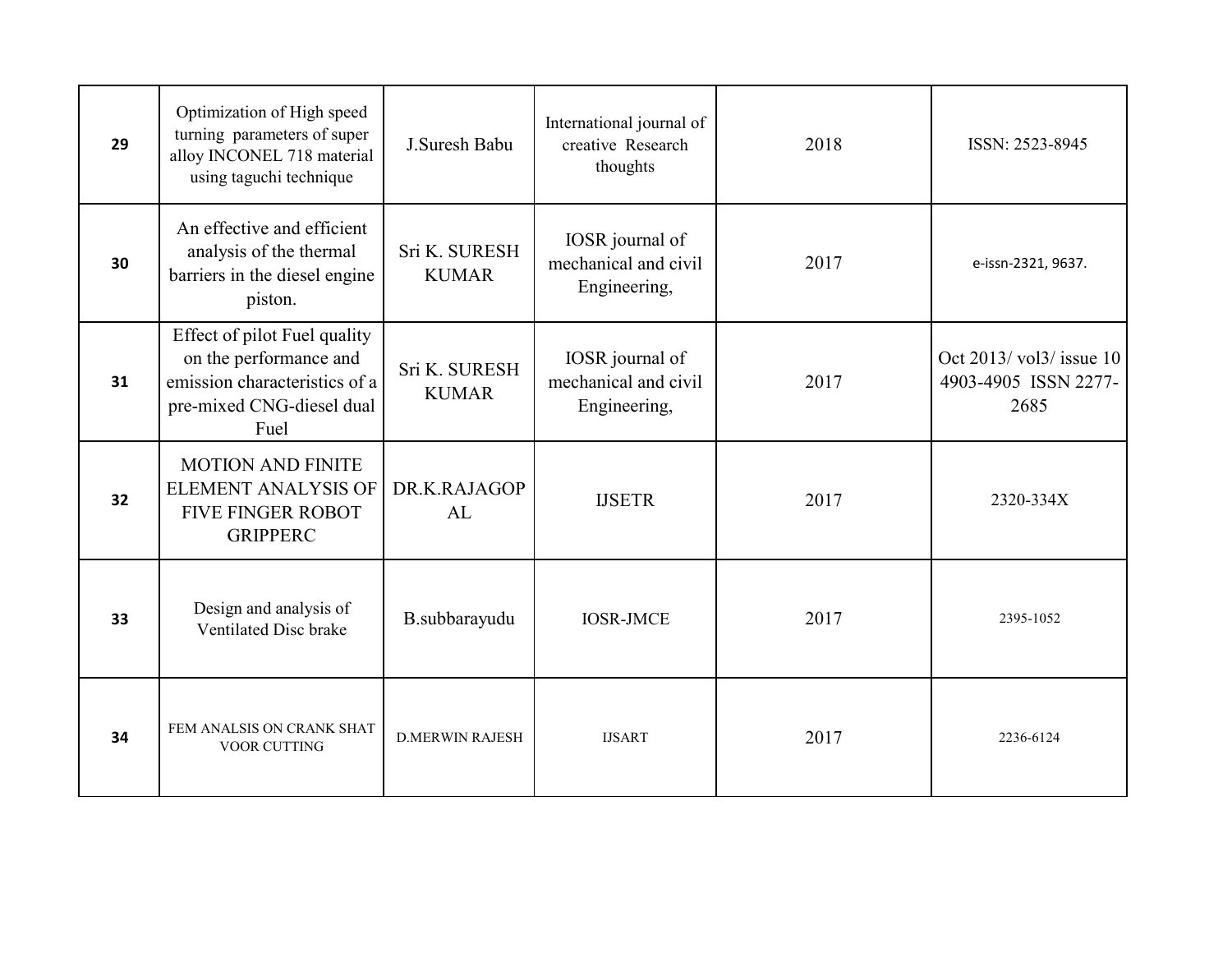| 35 | DESIGN AND ANALYSIS OF<br>WAGON WHEEL AND TRACK                                                                                                | R.Mahesh                                   | $_{\rm{IJR}}$                                  | 2017 | 2236-6124                     |
|----|------------------------------------------------------------------------------------------------------------------------------------------------|--------------------------------------------|------------------------------------------------|------|-------------------------------|
| 36 | <b>SILOSURFACE</b><br><b>CLEANINGROBOT</b>                                                                                                     | <b>P.SIVASESHU</b>                         | $_{\rm{IJR}}$                                  | 2017 | 2236-6124                     |
| 37 | Models for Solving Machine<br>Loading Problems in<br>Flexible Manufacturing<br>Systems - A Review                                              | . K.RAJAGOPAL<br>Dr                        | AdityaInformatic and<br><b>Research Center</b> | 2017 | Vol.2. Issue 5                |
| 38 | Modeling and Analysis of<br>Two Wheeler Connecting<br>Rod                                                                                      | Sri K.<br><b>SUDARSHAN</b><br><b>KUMAR</b> | <b>IJMER</b>                                   | 2017 | VOL.1 ISSUE 2 PP167-<br>171   |
| 39 | Exprimental analysis of<br>DMM and 2-EEA Diesel<br>fuel additives for using<br>direct injection compression<br>ignition engines                | Sri M.P SUDESH<br><b>KUMAR</b>             | <b>IJTARME</b>                                 | 2017 | Vol3, Issue1, Jan-Feb<br>2013 |
| 40 | Impact Analysis on car<br><b>Bumper by Varying Speeds</b><br>using Materials ABS Plastic<br>and Poly Ether Imide by<br>Finite Element Analysis | Sri U. PRADEEP<br><b>KUMAR</b>             | <b>IJMER</b>                                   | 2017 | Vol.4. PP 328-332             |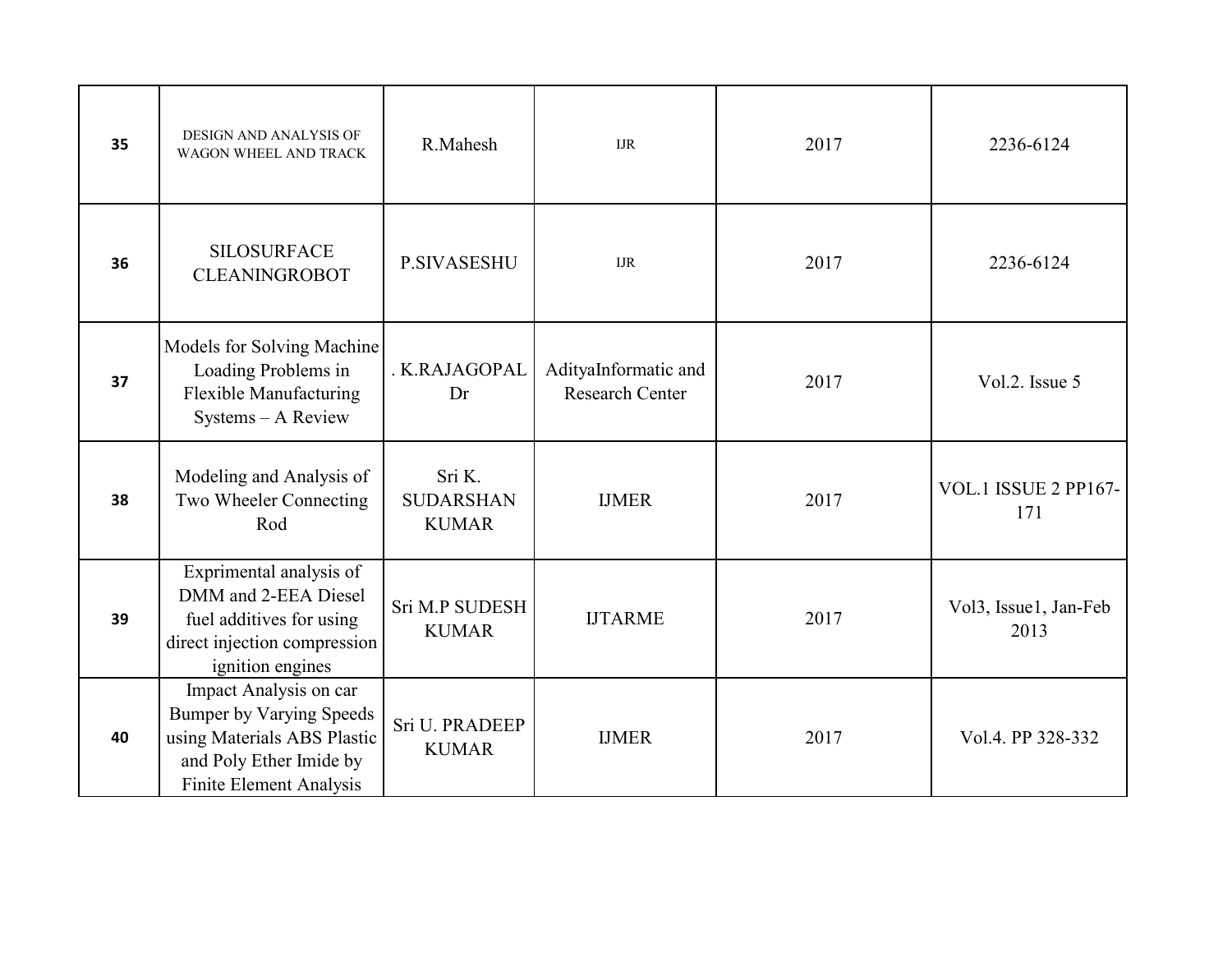| 41 | Structural Design of<br><b>Automated Freight Loading</b><br>system                                        | Sri T.V.V.S.N.<br><b>MURTHY</b>              | International Journal of<br>technology<br>&Engineeeirng Science    | 2017 | Vol.8 Issue 1,                                                            |
|----|-----------------------------------------------------------------------------------------------------------|----------------------------------------------|--------------------------------------------------------------------|------|---------------------------------------------------------------------------|
| 42 | <b>Blow Mould Tool Design</b><br>And Manufacturing Process<br>For 1 Litre Pet Bottle,                     | Dr.<br>K.RAJAGOPAL                           | International<br>Organization Of<br>Scientific Research            | 2017 | Vol 7. No.4 PP 15-23                                                      |
| 43 | Cutting Strategies for<br>Casting Die manufacturing<br>on CNC Milling machine                             | Sri R.<br><b>RAMAKRISHNA</b><br><b>REDDY</b> | <b>IOSR</b> Journal of<br>Mechanical & civil<br>Engineering        | 2017 | Vol-3, july, AUG-<br>2013, PP-1783-1785                                   |
| 44 | CNC Part Programming and<br>cost Analysis on Vertical<br>Machining centre".                               | Dr.<br>V.S.S.MURTHY                          | <b>International Journal</b><br>Of Modern<br>Engineering Research. | 2017 | Vol-3, july, AUG-<br>2013, PP-1783-1785                                   |
| 45 | "CNC Part Programming<br>and cost Analysis on<br>Vertical Machining centre".                              | Sri P. Srinivas                              | International journal of<br>modern Engineering<br>Research.        | 2017 | 2278-1684 P-ISSN 2320-<br>334x, vol.9, issue-2 (sep-<br>oct 2013)PP.01-09 |
| 46 | Effect of pilot Fuel quality<br>on the performance and<br>emission characteristics of a<br>pre-mixed CNG- | Dr.<br>K.RAJAGOPAL                           | <b>IOSR</b> Journal Of<br>Mechanical And Civil<br>Engineering,     | 2017 | ISSN-2249-0019, vol.3<br>3(2013), PP 239-248                              |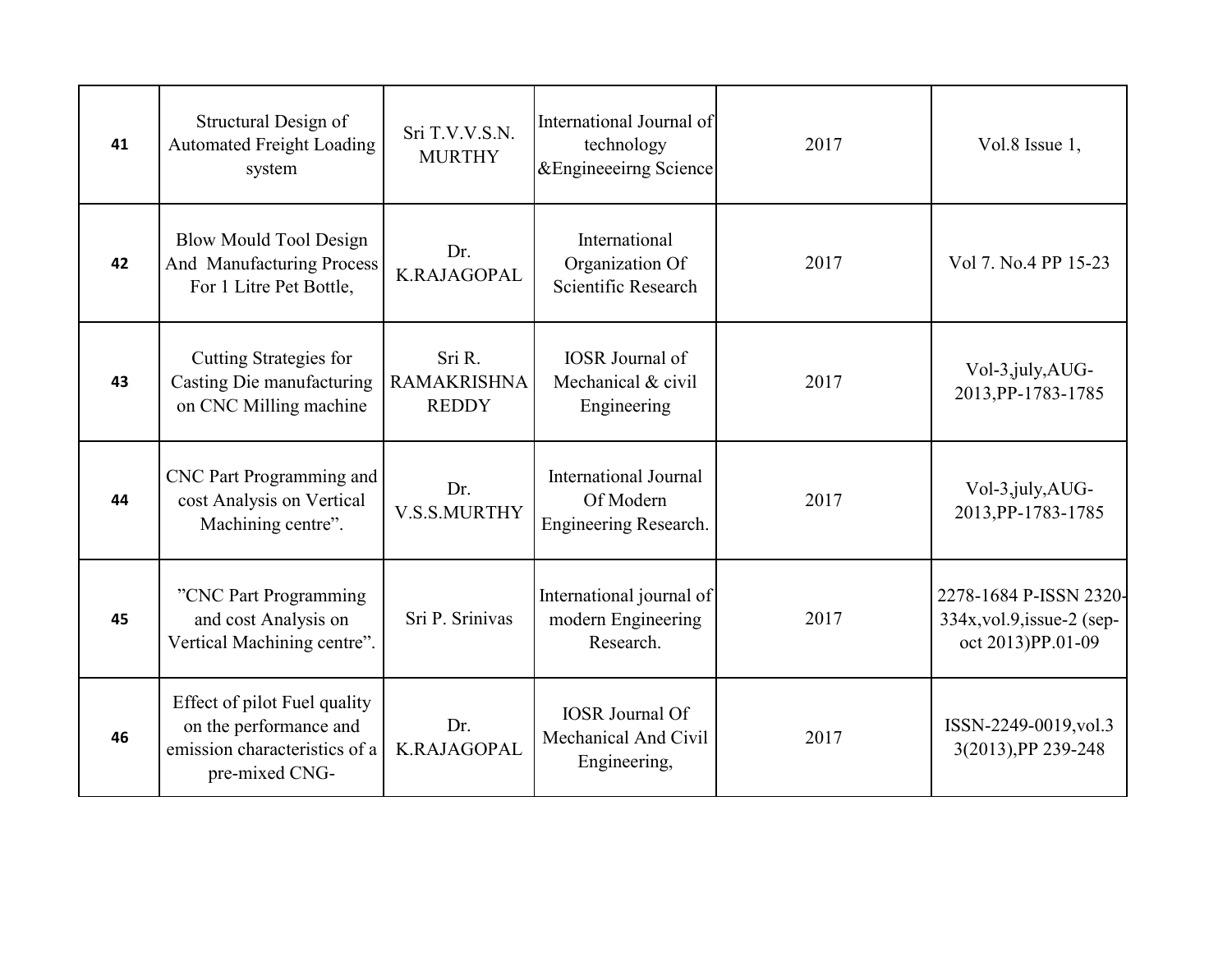| 47 | Performance , Emissions And<br><b>Combustion Characteristics</b><br>Of A Low Heat Rejection<br>Super Charged Engine Using<br>Thumba Oil"    | Dr.<br>K.RAJAGOPAL           | <b>International Journal</b><br>Of Mechanical<br>Engineering Research,       | 2017 | 2278-1684 P-ISSN 2320-<br>$334x$ , vol.9, issue-2 (sep-<br>oct 2013)PP.01-09              |
|----|---------------------------------------------------------------------------------------------------------------------------------------------|------------------------------|------------------------------------------------------------------------------|------|-------------------------------------------------------------------------------------------|
| 48 | Effect of pilot Fuel quality<br>on the performance and<br>emission characteristics of a<br>pre-mixed CNG-diesel dual<br>Fuel model Engine". | Sri C.<br><b>NAGARAJA</b>    | <b>IOSR</b> Journal of<br>Mechanical & civil<br>Engineering                  | 2016 | 2278-1684 P-ISSN 2320-<br>$334x$ , vol.9, issue-2                                         |
| 49 | Structural dynamic<br>reanalysis of beam elements<br>using Regression method.                                                               | Sri P. Srinivas              | International journal of<br>modern Engineering<br>Research                   | 2016 | Vol 9 Issue-4, Nov-Dec<br>2013 PP-50-58                                                   |
| 50 | Performance, Emmission<br>and combustion<br>characteristics of a low heat<br>rejection super charged<br>engine using Thumba oil             | Sri. B.SRIHARI               | Internatioinal journal<br>of Mechanical engg<br>research                     | 2015 | Vol 3, No 3, PP 239-248                                                                   |
| 51 | Study of Different<br>parameters on the chassis<br>space frame for the sports<br>car by using FEA                                           | Sri S VIJAYA<br><b>KUMAR</b> | <b>IOSR</b> Journal of<br>Mechanical<br>Engineering $& Civil$<br>(IOSR JMCE) | 2015 | e-ISSN: 2278-1684, p-<br>ISSN: 2320-334X<br>volume x, Issue x (sep-<br>oct 2013) pp 01-00 |
| 52 | Analysis of LPG cylinder<br>using Composite materials "                                                                                     | Sri A.HARI<br><b>KRISHNA</b> | IOSR journal of<br>mechanical and civil<br>Engg                              | 2015 | Vol .10, No.10, Sep-Oct<br>2013                                                           |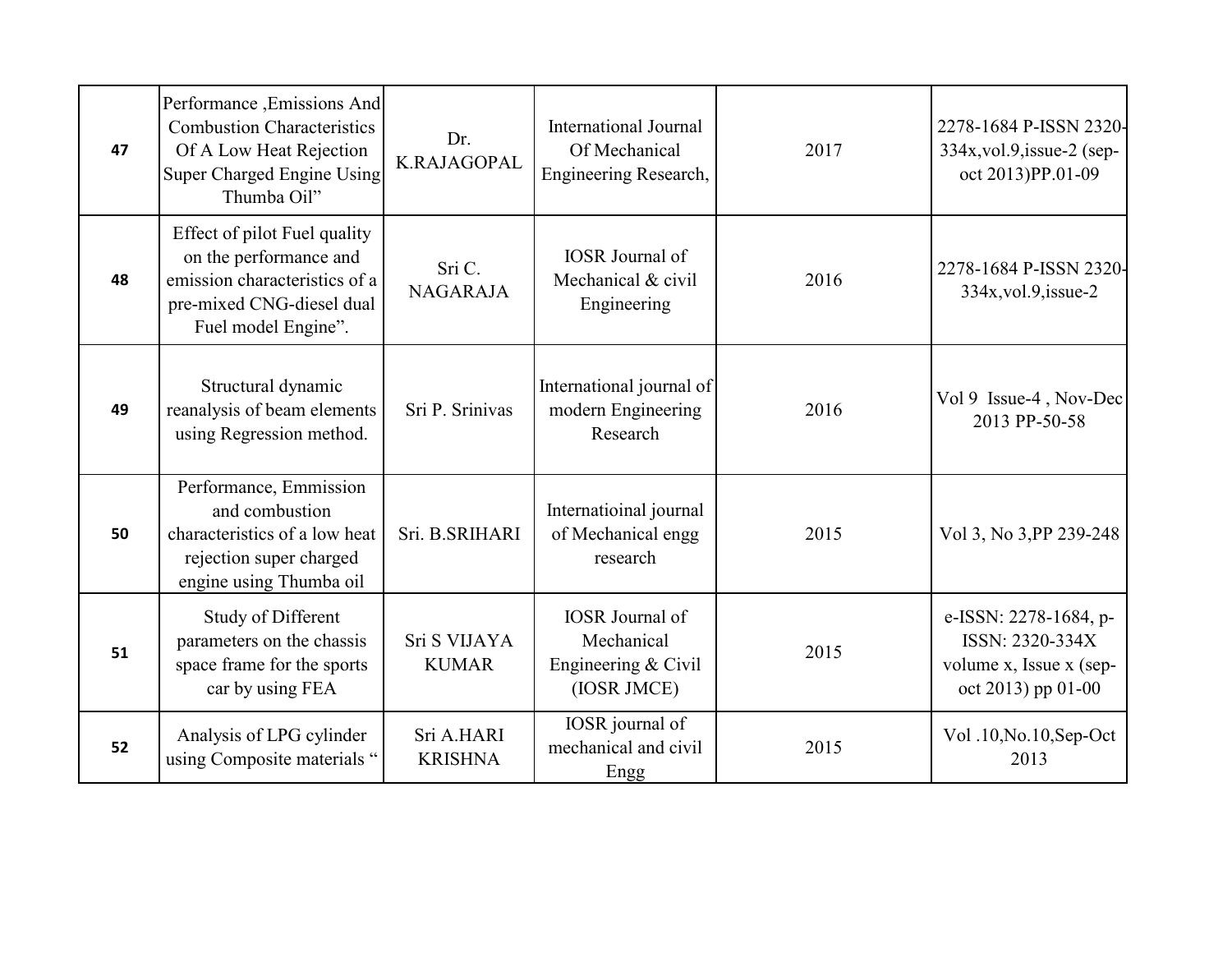| 53 | Dynamic Response<br>Predictions of Tuned and<br>Mistuned Bladed discs using<br>Finite element Method                                       | Sri J. SURESH<br><b>BABU</b> | <b>IJERT</b>                                                                                               | 2015 | IJERT, Vol 2, Issue 9                       |
|----|--------------------------------------------------------------------------------------------------------------------------------------------|------------------------------|------------------------------------------------------------------------------------------------------------|------|---------------------------------------------|
| 54 | Design of Taguchi<br>Technique by the turning<br>parameters of the High speed<br>strategy                                                  | Sri J. SURESH<br><b>BABU</b> | <b>IJESR</b>                                                                                               | 2015 | Vol 3, Issue- 10/4900-<br>4902,             |
| 55 | <b>Fabrication of Pneumatic</b><br>gear changer.                                                                                           | Sri S VIJAYA<br><b>KUMAR</b> | <b>IOSR</b>                                                                                                | 2015 | Vol.11 Issue 3                              |
| 56 | Aero Thermo Dynamic<br>Optimize Action Of A<br>Hypersonic Winged Re-<br>Entry Vehicle Using CFD.                                           | Dr.<br>K.RAJAGOPAL           | <b>International Journal</b><br>Of Engineering<br>Research In<br>Technology                                | 2015 | ISSN: 2278-0181 Vol.3<br>Issue <sub>7</sub> |
| 57 | Recent Advancements In<br>Aero Thermodynamic<br>Design Optimization Of<br>Spiked Hypersonic Winged<br>Re-Entry Vehicle Using<br><b>CFD</b> | Dr.<br>K.RAJAGOPAL           | <b>International Journal</b><br>Of Engineering<br>Research In<br>Technology                                | 2015 | Vol.3 Issue8                                |
| 58 | <b>Issues And Challenges</b><br>Related To Dynamic<br><b>Resource Allocation Policies</b><br>In Road Transport Sectors                     | Dr.<br>K.RAJAGOPAL           | <b>International Journal</b><br><b>On Recent Researches</b><br>In Science<br>Engineering And<br>Technology | 2015 | Vol.2                                       |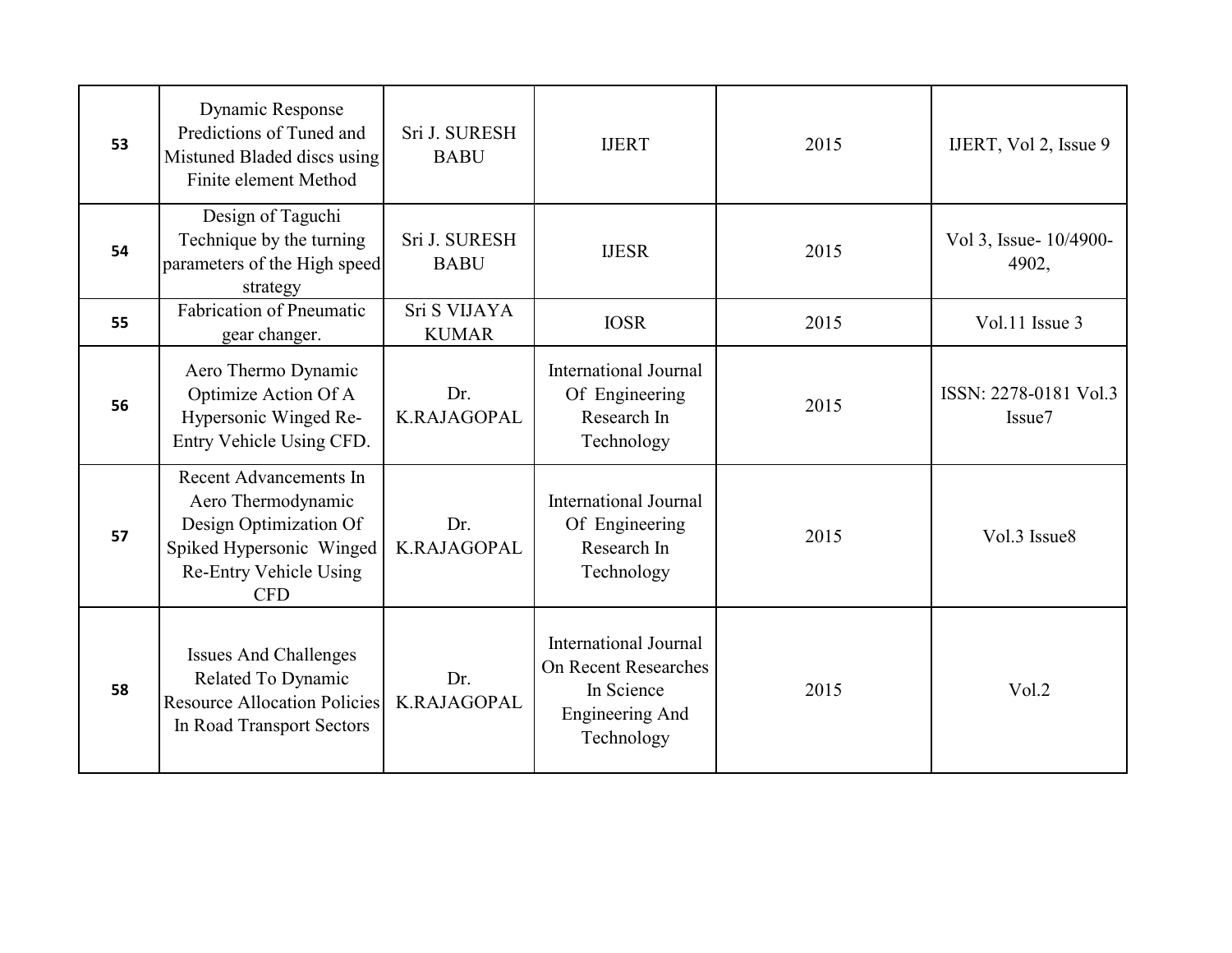| 59 | Utilisation of bio fuel blends<br>in a direct injection diesel<br>engine for the prediction of<br>engine performance<br>parameters and exhaust<br>emission characterstics | <b>M.P SUDESH</b><br><b>KUMAR</b> | Journal of chemical<br>and pharmaceutical<br>research | 2015 | VOL.6 issue 12 pp 333-<br>341      |
|----|---------------------------------------------------------------------------------------------------------------------------------------------------------------------------|-----------------------------------|-------------------------------------------------------|------|------------------------------------|
| 60 | Effect Of Heat Transfer IN a<br>Cylindrical Fin Body by<br>varying its geometry and<br>material                                                                           | Sri K. SURESH<br><b>KUMAR</b>     | <b>IJIRAE</b>                                         | 2015 | Vol.1 ISSN:2349-2163<br>PP 286-291 |
| 61 | Effect of Tyre Over load and<br>Inflation pressure on rolling<br>loss and fuel consumption of<br>automobiles cars.                                                        | Sri C.<br><b>NAGARAJA</b>         | <b>IJIRAE</b>                                         | 2015 | VOl.1 Issue 8                      |
| 62 | Effect Of Heat Transfer IN a<br>Cylindrical Fin Body by<br>varying its geometry and<br>material                                                                           | Sri D. MERWIN<br><b>RAJESH</b>    | <b>IJIRAE</b>                                         | 2015 | Vol.1 ISSN:2349-2163<br>PP 286-291 |
| 63 | Design and DMU Kinematic<br>analysis of slider crank<br>mechanism using CATIA<br>and MAT LAB.                                                                             | Sri A.HARI<br><b>KRISHNA</b>      | <b>IJIRAE</b>                                         | 2015 | Vol.1 Issue 9                      |
| 64 | Green vendor evaluation and<br>selection using AHP and<br>taguchi loss function in<br>production outsourcing in<br>mining industry                                        | P.MURUGESHA<br>N                  |                                                       | 2015 | <b>Vol.PP IN PRESS</b>             |